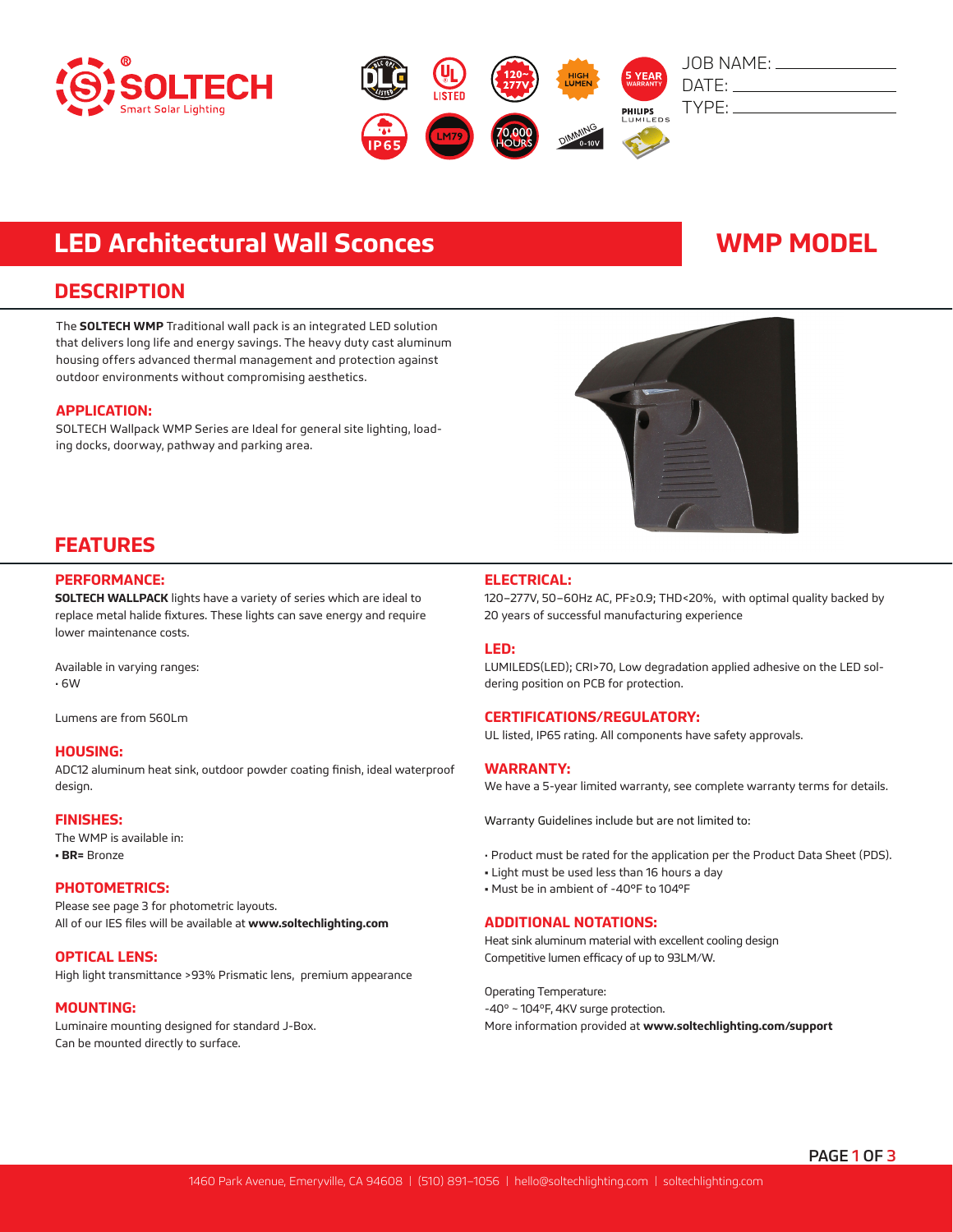



# **LED Architectural Wall Sconces WMP MODEL**

| <b>HOUSING</b>            | ACD12 aluminum heat sink,<br>Outdoor powder coating.                               |
|---------------------------|------------------------------------------------------------------------------------|
| <b>VOLTAGE</b>            | 120-277V, 50-60Hz AC                                                               |
| LED                       | LumiLEDs                                                                           |
| <b>EFFICACY</b>           | 93 LM/W                                                                            |
| <b>LUMENS@5000K</b>       | 560 lumens                                                                         |
| <b>POWER FACTOR</b>       | >0.9                                                                               |
| <b>BEAM ANGLE</b>         | 65° X 110°                                                                         |
| <b>THD</b>                | < 20%                                                                              |
| <b>OPERATING TEMP</b>     | $-40^{\circ}$ F $-104^{\circ}$ F                                                   |
| <b>ALUMINUM LED BOARD</b> | High conductive, Waterproof, Aging<br>resistance, Salt mist resistance, Long-life. |
| <b>CONTROLS / DIMMING</b> | N/A                                                                                |
| <b>CCT</b>                | 3000K, 4000K and 5000K                                                             |
| <b>CRI</b>                | >70                                                                                |
| <b>RATED LIFE</b>         | 70,000 hours                                                                       |

## **SUMMARY INSTALLATION DIAGRAM**





## **ENERGY PERFORMANCE DATA**

| <b>MODEL</b> | <b>DIMENSION</b> | <b>VOLTAGE</b> | <b>WATT</b> | <b>LUMENS</b> | <b>EFFICACY</b> |
|--------------|------------------|----------------|-------------|---------------|-----------------|
|              | (in)             | (V)            | (W-8%~+5%)  | @ 5000K(Lm)   | (Lm/w)          |
| STLWMP6XYYZZ | 5X5X3 27 in      | 120-277        | ь           | 560           | 93              |

## **ORDERING INFORMATION**

### Sample Number : STLWMP064WMBR

SOLTECH Wall Pack WMP 6 watt, 4000k, Wall mount installation, with a Bronze finish.

| <b>SERIES</b> | <b>WATT</b><br>$(W - 8\% - +5\%)$ | <b>COLOR</b><br><b>TEMP</b><br>(x) | <b>MOUNTING</b><br><b>OPTIONS</b><br>(YY) | <b>FINISH</b><br>(ZZ) | <b>VOLTAGE</b><br>(V)<br>(Blank) | <b>OPTIC</b><br><b>TYPE</b><br>(Blank) | <b>DIMMING</b><br>(Blank) |
|---------------|-----------------------------------|------------------------------------|-------------------------------------------|-----------------------|----------------------------------|----------------------------------------|---------------------------|
| <b>STLWMP</b> | 6                                 | $3 = 3000K$                        | <b>WM</b> =WALL<br><b>MOUNT</b>           | <b>BR</b> =BRONZE     | $120 - 277$                      | $65^{\circ}$ X 110 $^{\circ}$          | Non-Dimmable              |
|               |                                   | 4=4000K                            |                                           |                       |                                  |                                        |                           |
|               |                                   | 5=5000K                            |                                           |                       |                                  |                                        |                           |